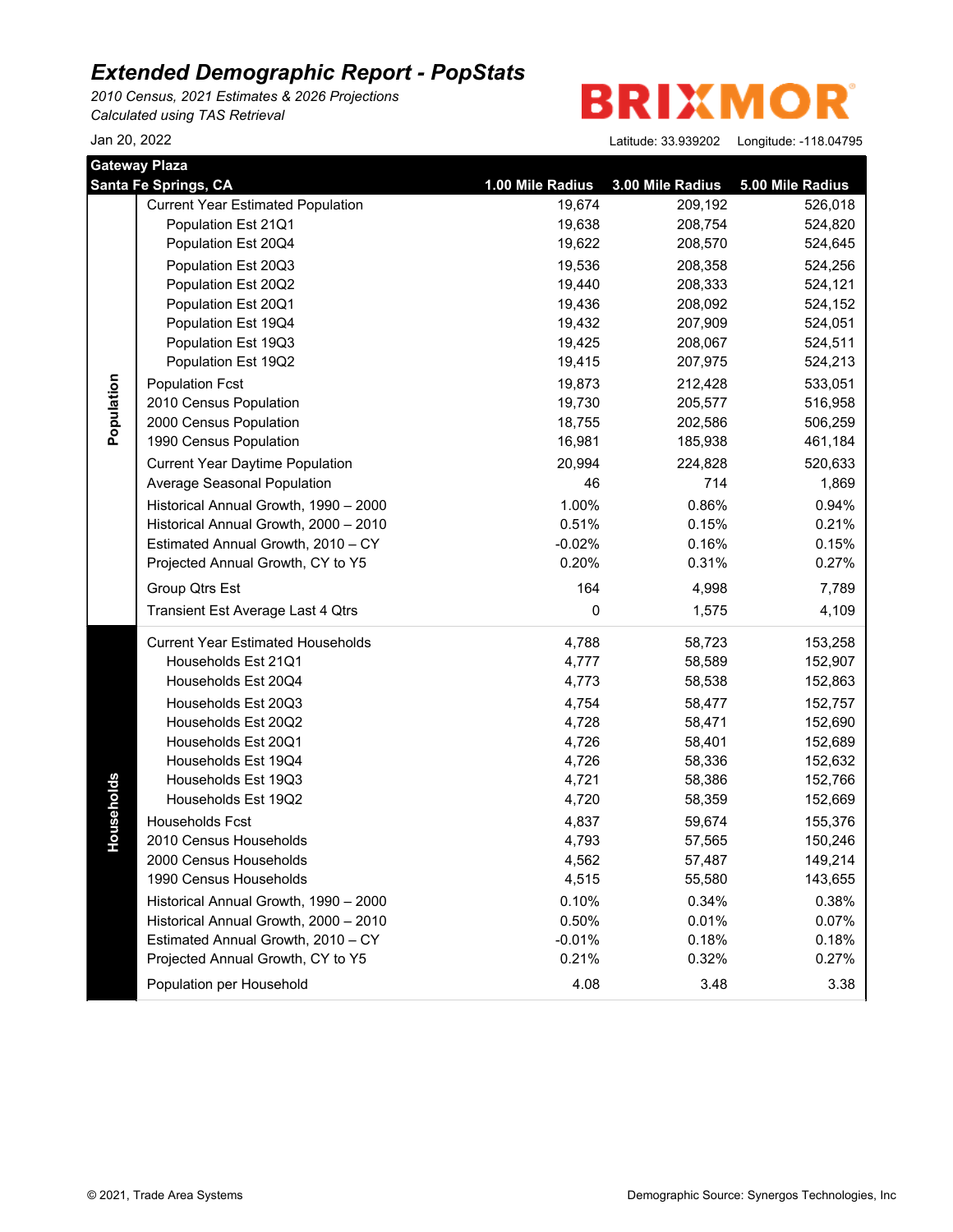*2010 Census, 2021 Estimates & 2026 Projections Calculated using TAS Retrieval*

**BRIXMOR** 

| <b>Gateway Plaza</b>                          |                  |                  |                  |
|-----------------------------------------------|------------------|------------------|------------------|
| Santa Fe Springs, CA                          | 1.00 Mile Radius | 3.00 Mile Radius | 5.00 Mile Radius |
| HH Income \$500,000 or more                   | 0.9%             | 1.1%             | 1.5%             |
| HH Income \$250,000 to \$499,999              | 1.1%             | 1.4%             | 1.8%             |
| HH Income \$200,000 to \$249,999              | 2.6%             | 3.2%             | 4.2%             |
| HH Income \$175,000 to \$199,999              | 3.8%             | 3.9%             | 4.1%             |
| HH Income \$150,000 to \$174,999              | 6.6%             | 6.4%             | 6.6%             |
| HH Income \$100,000 to 149,999                | 21.4%            | 19.9%            | 20.5%            |
| HH Income \$75,000 to 99,999                  | 14.3%            | 14.3%            | 14.8%            |
| HH Income \$50,000 to 74,999                  | 14.2%            | 17.3%            | 16.6%            |
| HH Income \$35,000 to 49,999                  | 12.7%            | 11.1%            | 10.5%            |
| HH Income \$25,000 to 34,999                  | 8.4%             | 7.6%             | 7.2%             |
| HH Income \$15,000 to 24,999                  | 5.4%             | 7.0%             | 6.1%             |
| HH Income \$0 to 14,999                       | 8.5%             | 6.6%             | 6.0%             |
| Average Household Income                      | \$88,350         | \$91,899         | \$97,651         |
| Median Household Income                       | \$76,233         | \$75,505         | \$80,665         |
| Per Capita Income                             | \$21,667         | \$26,232         | \$28,751         |
| 2000 Average HH Income                        | \$53,503         | \$56,469         | \$59,531         |
| 2000 Median HH Income                         | \$46,824         | \$47,295         | \$49,378         |
| Disposable HH Income \$500,000 or more        | #N/A             | #N/A             | #N/A             |
| Disposable HH Income \$250,000 to \$499,999   | #N/A             | #N/A             | #N/A             |
| Disposable HH Income \$200,000 to \$249,999   | #N/A             | #N/A             | #N/A             |
| Disposable HH Income \$175,000 to \$199,999   | $1\%$            | $1\%$            | 2%               |
| Disposable HH Income \$150,000 to \$174,999   | 2%               | 3%               | 3%               |
| Disposable HH Income \$100,000 to \$149,999   | 20%              | 19%              | 20%              |
| Disposable HH Income \$75,000 to \$99,999     | 18%              | 16%              | 17%              |
| Disposable HH Income \$50,000 to \$74,999     | 18%              | 20%              | 19%              |
| Disposable HH Income \$35,000 to \$49,999     | 13%              | 13%              | 13%              |
| Disposable HH Income \$25,000 to \$34,999     | 9%               | 8%               | 8%               |
| Disposable HH Income \$15,000 to \$24,999     | 8%               | 9%               | 8%               |
| Disposable HH Income \$0 to\$14,999           | 9%               | 7%               | 7%               |
| Average Disposable Income                     | 73,401           | 75,421           | 79,920           |
| Median Disposable Income                      | 65,975           | 65,352           | 69,653           |
| Householder White - Count                     | 550              | 10,236           | 29,368           |
| Median HH Income                              | \$70,261         | \$73,326         | \$80,338         |
| Average HH Income                             | \$81,023         | \$84,280         | \$89,325         |
| Householder Black or African-American - Count | 30               | 913              | 3,283            |
| Median HH Income                              | \$72,973         | \$78,458         | \$75,172         |
| Average HH Income                             | \$75,330         | \$86,309         | \$82,315         |
| Householder Hispanic - Count                  | 3,610            | 40,226           | 93,458           |
| Median HH Income                              | \$77,195         | \$75,532         | \$78,835         |
| Average HH Income                             | \$83,246         | \$84,326         | \$86,810         |
| Householder Asian or Pacific Islander - Count | 185              | 3,371            | 17,567           |
| Median HH Income                              | \$48,358         | \$82,138         | \$96,460         |
| Average HH Income                             | \$76,727         | \$90,025         | \$101,582        |
| Householder Other or Pacific Islander - Count | 412              | 3,977            | 9,582            |
| Median HH Income                              | \$83,556         | \$76,528         | \$82,552         |
| Average HH Income                             | \$87,342         | \$85,232         | \$90,123         |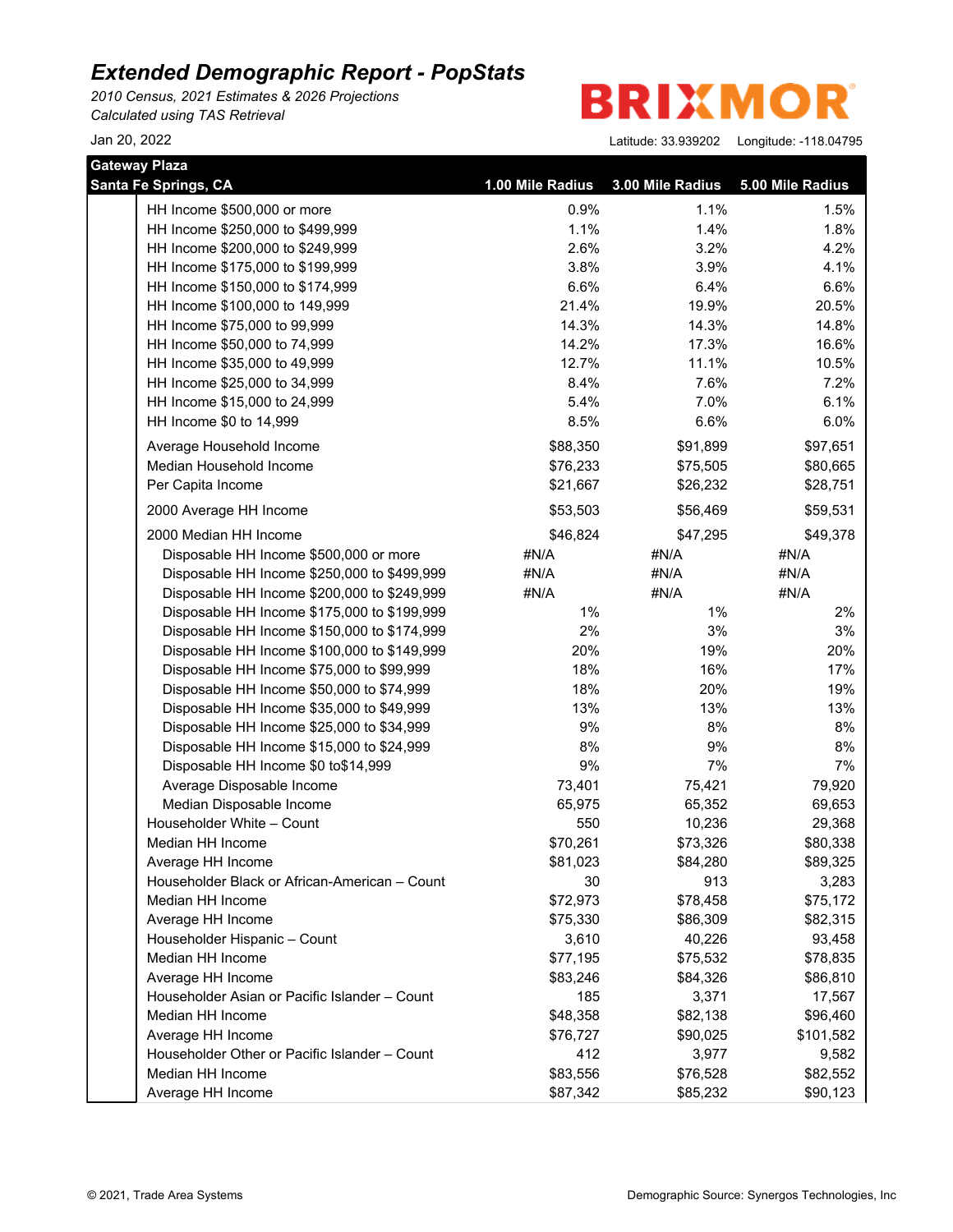*2010 Census, 2021 Estimates & 2026 Projections Calculated using TAS Retrieval*

| <b>BRIXMOR®</b> |
|-----------------|
|-----------------|

|                           | <b>Gateway Plaza</b>      |                  |                  |                  |
|---------------------------|---------------------------|------------------|------------------|------------------|
|                           | Santa Fe Springs, CA      | 1.00 Mile Radius | 3.00 Mile Radius | 5.00 Mile Radius |
|                           | <b>Male Population</b>    | 9,814            | 103,283          | 258,349          |
| Gender                    | <b>Female Population</b>  | 9,860            | 105,910          | 267,670          |
|                           | Count of Pop 0 to 4 years | 1,373            | 14,440           | 36,094           |
|                           | Count of Pop 0 to 7 years | 1,797            | 19,781           | 49,314           |
|                           | Count of Pop 5 - 13       | 2,281            | 24,607           | 61,201           |
|                           | Count of Pop 14 - 18      | 959              | 10,092           | 24,428           |
|                           | Count of Pop 19 - 22      | 1,127            | 12,323           | 28,547           |
|                           | Count of Pop 22 - 25      | 1,009            | 10,139           | 24,075           |
|                           | Count of Pop 25 - 29      | 1,691            | 16,343           | 39,707           |
|                           | Count of Pop 30 - 34      | 1,475            | 15,082           | 37,077           |
|                           | Count of Pop 35 - 39      | 1,278            | 13,373           | 33,418           |
|                           | Count of Pop 40 - 44      | 1,235            | 12,983           | 32,005           |
|                           | Count of Pop 45 - 59      | 3,712            | 39,297           | 99,347           |
|                           | Count of Pop 60 - 74      | 2,606            | 28,912           | 78,041           |
|                           | Count of Pop 75 - 84      | 698              | 8,349            | 23,320           |
|                           | Count of Pop 85+          | 229              | 3,252            | 8,757            |
| by Age                    | % of Pop 0 to 4 years     | 7.0%             | 6.9%             | 6.9%             |
|                           | % of Pop 0 to 7 years     | 9.1%             | 9.5%             | 9.4%             |
|                           | % of Pop 5 - 13           | 11.6%            | 11.8%            | 11.6%            |
|                           | % of Pop 14 - 18          | 4.9%             | 4.8%             | 4.6%             |
|                           | % of Pop 19 - 22          | 5.7%             | 5.9%             | 5.4%             |
|                           | % of Pop 22 - 25          | 5.1%             | 4.8%             | 4.6%             |
|                           | % of Pop 25 - 29          | 8.6%             | 7.8%             | 7.5%             |
|                           | % of Pop 30 - 34          | 7.5%             | 7.2%             | 7.0%             |
|                           | % of Pop 35 - 39          | 6.5%             | 6.4%             | 6.4%             |
|                           | % of Pop 40 - 44          | 6.3%             | 6.2%             | 6.1%             |
|                           | % of Pop 45 - 59          | 18.9%            | 18.8%            | 18.9%            |
|                           | % of Pop 60 - 74          | 13.2%            | 13.8%            | 14.8%            |
|                           | % of Pop 75 - 84          | 3.5%             | 4.0%             | 4.4%             |
|                           | % of Pop 85+              | 1.2%             | 1.6%             | 1.7%             |
|                           | Median Age                | 34.7             | 35.6             | 36.8             |
|                           | Average Age               | 36.9             | 37.5             | 38.3             |
|                           | % of Pop 0 to 4 years     | 7.2%             | 7.1%             | 7.1%             |
|                           | % of Pop 5 - 13           | 11.8%            | 12.2%            | 12.1%            |
|                           | % of Pop 14 - 18          | 4.8%             | 5.0%             | 4.9%             |
|                           | % of Pop 19 - 22          | 5.8%             | 6.0%             | 5.6%             |
|                           | % of Pop 22 - 25          | 5.3%             | 5.0%             | 4.8%             |
|                           | % of Pop 25 - 29          | 8.7%             | 8.1%             | 7.9%             |
|                           | % of Pop 30 - 34          | 8.0%             | 7.5%             | 7.3%             |
|                           | % of Pop 35 - 39          | 6.9%             | 6.6%             | 6.5%             |
|                           | % of Pop 40 - 44          | 6.4%             | 6.2%             | 6.1%             |
| Male Population<br>by Age | % of Pop 45 - 59          | 19.1%            | 18.8%            | 18.7%            |
|                           | % of Pop 75 - 84          | 3.0%             | 3.3%             | 3.8%             |
|                           | % of Pop 60 - 74          | 12.4%            | 13.2%            | 14.1%            |
|                           | % of Pop 85+              | 0.7%             | 1.0%             | 1.1%             |
|                           | Median Age                | 34.0             | 34.4             | 35.3             |
|                           | Average Age               | 36.0             | 36.4             | 37.1             |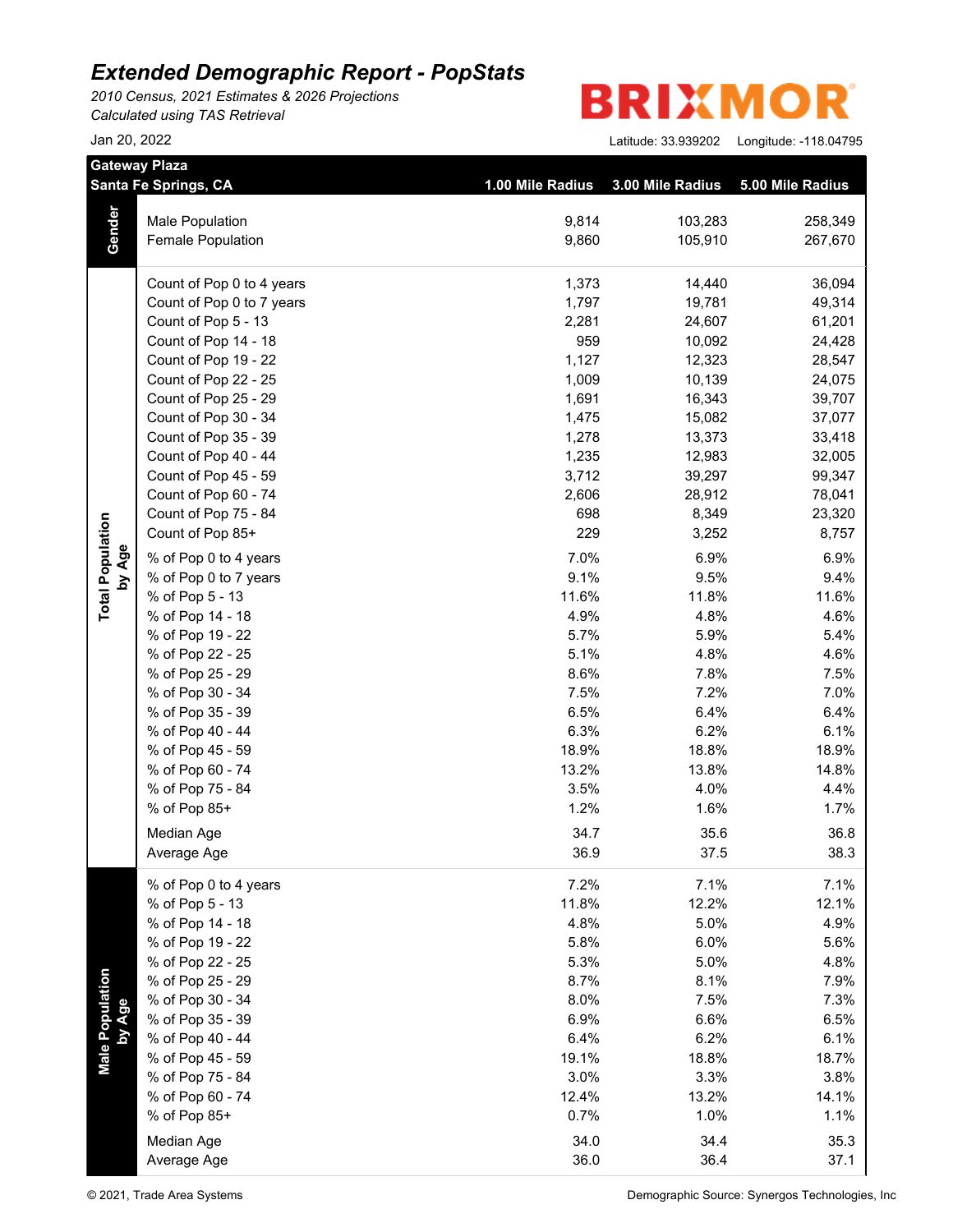*2010 Census, 2021 Estimates & 2026 Projections Calculated using TAS Retrieval*

#### **BRIXMO** R

| <b>Gateway Plaza</b> | Santa Fe Springs, CA                          | 1.00 Mile Radius | 3.00 Mile Radius | 5.00 Mile Radius |
|----------------------|-----------------------------------------------|------------------|------------------|------------------|
|                      | % of Pop 0 to 4 years                         | 6.8%             | 6.7%             | 6.6%             |
|                      | % of Pop 5 - 13                               | 11.4%            | 11.3%            | 11.2%            |
|                      | % of Pop 14 - 18                              | 4.9%             | 4.6%             | 4.4%             |
|                      | % of Pop 19 - 22                              | 5.6%             | 5.8%             | 5.3%             |
| Female Population    | % of Pop 22 - 25                              | 5.0%             | 4.7%             | 4.4%             |
|                      | % of Pop 25 - 29                              | 8.5%             | 7.6%             | 7.2%             |
|                      | % of Pop 30 - 34                              | 7.0%             | 6.9%             | 6.8%             |
| by Age               | % of Pop 35 - 39                              | 6.1%             | 6.2%             | 6.2%             |
|                      | % of Pop 40 - 44                              | 6.2%             | 6.2%             | 6.1%             |
|                      | % of Pop 45 - 59                              | 18.7%            | 18.8%            | 19.1%            |
|                      | % of Pop 60 - 74                              | 14.1%            | 14.5%            | 15.5%            |
|                      | % of Pop 75 - 84                              | 4.1%             | 4.6%             | 5.1%             |
|                      | % of Pop 85+                                  | 1.6%             | 2.1%             | 2.2%             |
|                      | Median Age                                    | 35.6             | 36.9             | 38.3             |
|                      | Average Age                                   | 37.7             | 38.6             | 39.5             |
|                      |                                               |                  |                  |                  |
|                      | Count of White                                | 9,522            | 108,755          | 268,498          |
|                      | Count of Black or African-American            | 205              | 4,990            | 14,340           |
|                      | Count of Asian or Pacific Islander            | 824              | 12,768           | 62,291           |
|                      | Count of Other races                          | 9,124            | 82,679           | 180,889          |
| Race                 | White                                         | 48.4%            | 52.0%            | 51.0%            |
|                      | <b>Black or African American</b>              | 1.0%             | 2.4%             | 2.7%             |
|                      | Asian                                         | 4.2%             | 6.1%             | 11.8%            |
|                      | <b>Other Races</b>                            | 46.4%            | 39.5%            | 34.4%            |
|                      | Speak English at Home                         | 39.7%            | 45.1%            | 43.3%            |
|                      | Speak Spanish at Home                         | 55.5%            | 48.1%            | 45.0%            |
|                      | Speak French or French Creole at Home         | 0.0%             | 0.1%             | 0.1%             |
|                      | Speak German at Home                          | 0.1%             | 0.1%             | 0.1%             |
|                      | Speak Russian or Other Slavic Language at Hor | 0.1%             | 0.1%             | 0.2%             |
|                      | Speak Other Indo-European Language at Home    | 0.5%             | 1.1%             | 1.7%             |
|                      | Speak Chinese at Home                         | 0.4%             | 0.8%             | 1.6%             |
| Language<br>Spoken   | Speak Korean at Home                          | 0.6%             | 1.2%             | 3.1%             |
|                      | Speak Vietnamese at Home                      | 0.4%             | 0.4%             | 0.6%             |
|                      | Speak Other Asian Language at Home            | 1.2%             | 0.8%             | 1.2%             |
|                      | Speak Tagalog and Other Pacific Languages at  | 1.3%             | 1.8%             | 2.6%             |
|                      | Speak Other Language at Home                  | 0.2%             | 0.3%             | 0.4%             |
|                      | <b>Hispanic Population</b>                    | 16,004           | 152,391          | 346,817          |
|                      | <b>Hispanic Population Percent</b>            | 81.3%            | 72.8%            | 65.9%            |
|                      | Mexican                                       | 86.5%            | 84.4%            | 84.1%            |
|                      | Puerto Rican                                  | 0.6%             | 0.7%             | 0.7%             |
|                      | Cuban                                         | 0.2%             | 0.9%             | 1.0%             |
|                      | Dominican                                     | 0.0%             | 0.1%             | 0.1%             |
|                      | <b>Central American</b>                       | 4.6%             | 5.7%             | 6.2%             |
| Hispanic             |                                               |                  |                  |                  |
|                      | South American                                | 1.0%             | 1.6%             | 2.1%             |
|                      | <b>Other Hispanic</b>                         | 7.1%             | 6.6%             | 5.8%             |
|                      | 2000 Hispanic Population Percent              | 75%              | 65%              | 58%              |
|                      | 1990 Hispanic Population Percent              | 59%              | 50%              | 44%              |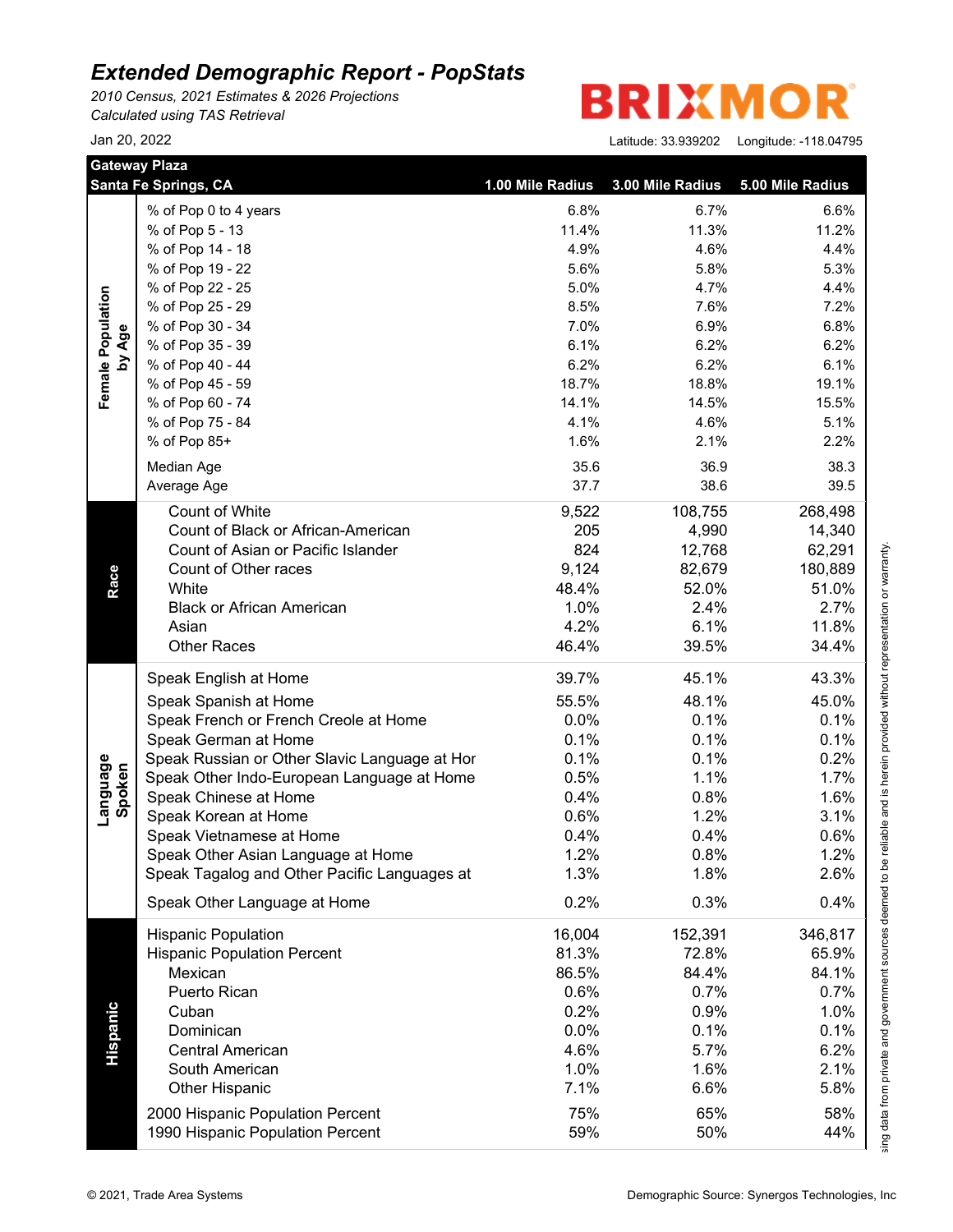*2010 Census, 2021 Estimates & 2026 Projections Calculated using TAS Retrieval*

**BRIXMO** R

Jan 20, 2022 Latitude: 33.939202 Longitude: -118.04795

This report was produced us<br>T

This report was produced us

|                        | <b>Gateway Plaza</b>                   |                  |                  |                  |
|------------------------|----------------------------------------|------------------|------------------|------------------|
|                        | Santa Fe Springs, CA                   | 1.00 Mile Radius | 3.00 Mile Radius | 5.00 Mile Radius |
|                        | American (percent of total population) | 1.2%             | 1.3%             | 1.2%             |
|                        | American                               | 0.5%             | 0.7%             | 0.7%             |
|                        | Native American (ie. Indian/Eskimo)    | 0.3%             | 0.4%             | 0.3%             |
|                        | Hawaiian/Pacific Islander              | 0.4%             | 0.2%             | 0.2%             |
|                        | Asian (percent of total population)    | 4.0%             | 5.9%             | 11.6%            |
|                        | Chinese                                | 0.7%             | 0.8%             | 1.8%             |
|                        | Japanese<br>Korean                     | 0.2%<br>0.4%     | $0.2\%$<br>1.0%  | 0.5%<br>3.3%     |
|                        | South Central Asian (ie. Indian)       | 0.1%             | 0.6%             | 1.3%             |
|                        | South East Asian (ie. Vietnamese)      | 2.4%             | 3.0%             | 4.4%             |
|                        | <b>Other Asian</b>                     | 0.2%             | 0.2%             | 0.3%             |
|                        | European (percent of total population) | 1.5%             | 3.4%             | 4.0%             |
|                        | <b>British</b>                         | 0.3%             | 0.6%             | 0.7%             |
|                        | Dutch                                  | 0.1%<br>0.1%     | 0.1%<br>0.1%     | 0.1%<br>0.2%     |
|                        | French<br>German                       | 0.3%             | 0.8%             | 0.8%             |
|                        | Italian                                | 0.2%             | 0.4%             | 0.5%             |
|                        | Polish                                 | 0.0%             | 0.1%             | 0.1%             |
|                        | Scandinavian                           | 0.1%             | 0.3%             | 0.3%             |
|                        | Scotch/Irish                           | 0.3%             | 0.7%             | 0.8%             |
|                        | Other European (ie. Greek/Russian)     | 0.1%             | 0.3%             | 0.5%             |
|                        | Middle Eastern                         | 0.1%             | 0.2%             | 0.2%             |
|                        | <b>Other Ancestry</b>                  | 10.1%            | 14.0%            | 14.5%            |
|                        | <b>Unclassified Ancestry</b>           | 1.8%             | 2.5%             | 2.6%             |
|                        | Adult Population (25 Years or Older)   | 12,926           | 137,591          | 351,672          |
|                        | Elementary (0 to 8)                    | 13.2%            | 10.4%            | 10.0%            |
|                        | Some High School (9 to 11)             | 9.5%             | 8.6%             | 8.1%             |
|                        | High School Graduate (12)              | 34.4%            | 30.7%            | 26.8%            |
|                        | Some College (13 to 16)                | 23.7%            | 23.4%            | 23.0%            |
| Education<br>(Age 25+) | Associates Degree Only                 | 5.7%             | 7.7%             | 8.2%             |
|                        | <b>Bachelors Degree Only</b>           | 10.3%            | 13.1%            | 16.3%            |
|                        | Graduate Degree                        | 3.0%             | 6.2%             | 7.6%             |
|                        | % College (4+)                         | 13.3%            | 19.2%            | 23.9%            |
|                        | Total Households - count               | 4,788            | 58,723           | 153,258          |
|                        | One Person HHs - count                 | 545              | 9,529            | 24,896           |
|                        | Family HHs - count                     | 4,042            | 46,366           | 121,665          |
|                        | Married Couple - count                 | 3,055            | 31,975           | 86,157           |
|                        | w/own children - count                 | 1,420            | 14,412           | 36,863           |
|                        | w/out own children - count             | 1,635            | 17,563           | 49,294           |
|                        | Male Householder - count               | 279              | 4,247            | 10,450           |
|                        | Female Householder - count             | 709              | 10,145           | 25,058           |
| Household              | Non-Family Households - count          | 200              | 2,828            | 6,698            |
| Type                   |                                        |                  |                  |                  |
|                        | 1 Person Household                     | 11.4%            | 16.2%            | 16.2%            |
|                        | 2 Person Household                     | 17.7%            | 22.3%            | 23.6%            |
|                        | 3 Person Household                     | 14.8%            | 17.0%            | 17.5%            |
|                        | 4 Person Household                     | 19.0%            | 18.0%            | 18.4%            |
|                        | 5 Person Household                     | 14.3%            | 12.1%            | 11.6%            |
|                        | 6 Person Household                     | 9.3%             | 6.7%             | 6.1%             |
|                        | 7+ Person Household                    | 13.4%            | 7.6%             | 6.6%             |
|                        | % Households With Children             | 36.4%            | 33.7%            | 32.6%            |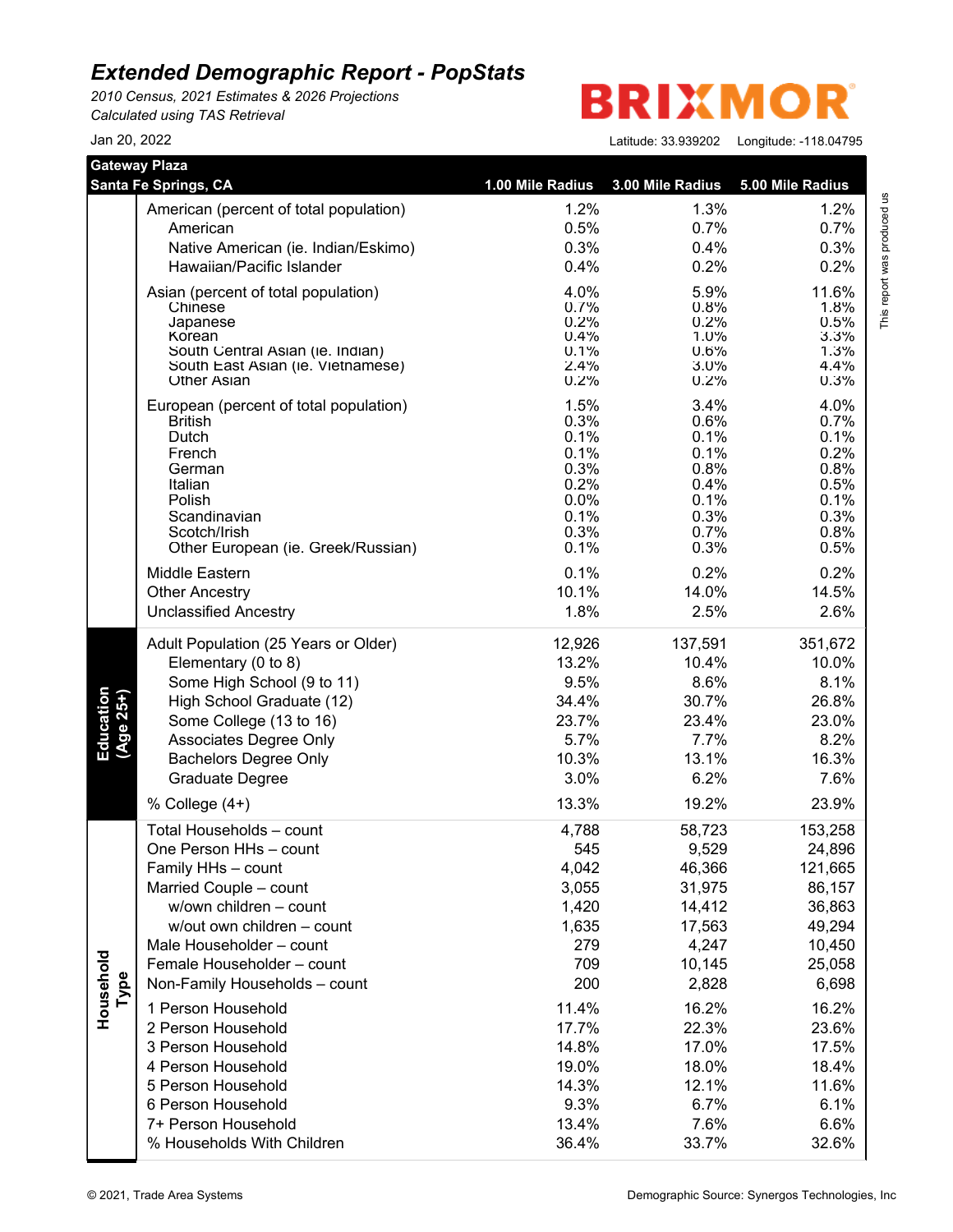*2010 Census, 2021 Estimates & 2026 Projections Calculated using TAS Retrieval*

**BRIXMO** R

|                                | <b>Gateway Plaza</b>                                    |                  |                  |                  |  |
|--------------------------------|---------------------------------------------------------|------------------|------------------|------------------|--|
|                                | Santa Fe Springs, CA                                    | 1.00 Mile Radius | 3.00 Mile Radius | 5.00 Mile Radius |  |
|                                | <b>Total Housing Units</b>                              | 4,936            | 60,836           | 158,450          |  |
|                                | <b>Owner Occupied Percent</b>                           | 63.3%            | 59.5%            | 61.6%            |  |
|                                | <b>Renter Occupied Percent</b>                          | 33.7%            | 37.1%            | 35.1%            |  |
|                                | <b>Vacant Housing Percent</b>                           | 3.0%             | 3.5%             | 3.3%             |  |
|                                | Total Housing Units (Census 2000)                       | 4,697            | 58,686           | 152,549          |  |
|                                | For Rent (Census 2000)                                  | 35%<br>42%       | 42%<br>32%       | 34%              |  |
|                                | For Sale (Census 2000)                                  | 23%              | 7%               | 38%<br>7%        |  |
|                                | Rented or Sold, (Census 2000)<br>Seasonal (Census 2014) | 0%               | 6%               | 7%               |  |
|                                | Other (Census 2000)                                     | 0%               | 12%              | 12%              |  |
|                                |                                                         |                  |                  |                  |  |
|                                | Homes Built 1990 to 2000                                | 5%               | 4%               | 4%               |  |
| Homes Built                    | Homes Built 1980 to 1989                                | 5%               | 7%               | 6%               |  |
|                                | Homes Built 1970 to 1979                                | 9%               | 9%               | 14%              |  |
| By Year                        | Homes Built 1960 to 1969                                | 19%              | 16%              | 18%              |  |
|                                | Homes Built 1950 to 1959                                | 49%              | 49%              | 42%              |  |
|                                | Homes Built 1940 to 1949                                | 9%               | 10%              | 11%              |  |
|                                | Homes Built Before 1939                                 | 4%               | 5%               | 5%               |  |
|                                | 1 Unit                                                  | 87%              | 75%              | 76%              |  |
| ۵Ì                             | 2 - 9 Units                                             | 7%               | 9%               | 8%               |  |
| Units                          | Greater than 10 Units                                   | 5%               | 14%              | 15%              |  |
| <b>Structure</b>               | <b>Mobilie Trailer</b>                                  | 2%               | 1%               | 1%               |  |
|                                | <b>Other Units</b>                                      | 0%               | 0%               | 0%               |  |
|                                | Property Value \$1,000,000 or more                      | 3.8%             | 6.5%             | 11.2%            |  |
|                                | Property Value \$750,000 to \$999,999                   | 21.3%            | 24.1%            | 27.1%            |  |
|                                | Property Value \$500,000 to \$749,999                   | 53.3%            | 48.0%            | 41.5%            |  |
|                                | Property Value \$400,000 to \$499,999                   | 11.6%            | 11.8%            | 10.0%            |  |
|                                | Property Value \$300,000, to \$399,999                  | 4.7%             | 3.6%             | 3.3%             |  |
|                                | Property Value \$200,000 to \$299,999                   | 0.8%             | 0.9%             | 1.0%             |  |
| (Owner Occupied)<br>Home Value | Property Value \$150,000 to \$199,999                   | 0.4%             | 0.3%             | 0.2%             |  |
|                                | Property Value \$100,000 to \$149,999                   | 0.2%             | 0.3%             | 0.3%             |  |
|                                | Property Value \$60,000 to \$99,999                     | 1.4%             | 0.9%             | 0.8%             |  |
|                                | Property Value \$40,000 to \$59,999                     | 0.8%             | 0.8%             | 0.7%             |  |
|                                | Property Value \$0 to \$39,999                          | 1.4%             | 1.1%             | 1.0%             |  |
|                                | Median Home Value                                       | \$633,960        | \$653,245        | \$688,456        |  |
|                                | <b>Median Rent</b>                                      | \$788            | \$740            | \$755            |  |
|                                | \$0 and under - percent                                 | 18.3%            | 18.3%            | 17.9%            |  |
|                                | \$1 to \$4999 - percent                                 | 9.6%             | 9.4%             | 9.1%             |  |
|                                | \$5k to \$9999 - percent                                | 4.9%             | 4.8%             | 4.7%             |  |
|                                | \$10k to \$24999 - percent                              | 6.6%             | 6.6%             | 6.5%             |  |
| Wealth<br>per Household        | \$25k to \$49999 - percent                              | 7.0%             | 6.9%             | 6.9%             |  |
|                                | \$50k to \$99999 - percent                              | 10.4%            | 10.3%            | 10.3%            |  |
|                                | \$100k to \$249999 - percent                            | 17.8%            | 17.7%            | 17.9%            |  |
|                                | \$250k to \$499999 - percent                            | 12.4%            | 12.5%            | 12.8%            |  |
|                                | \$500k+ - percent                                       | 13.0%            | 13.4%            | 14.0%            |  |
|                                | Median HH Wealth                                        | \$67,583         | \$69,178         | \$74,360         |  |
|                                | Avg HH Wealth                                           | \$219,905        | \$223,930        | \$231,328        |  |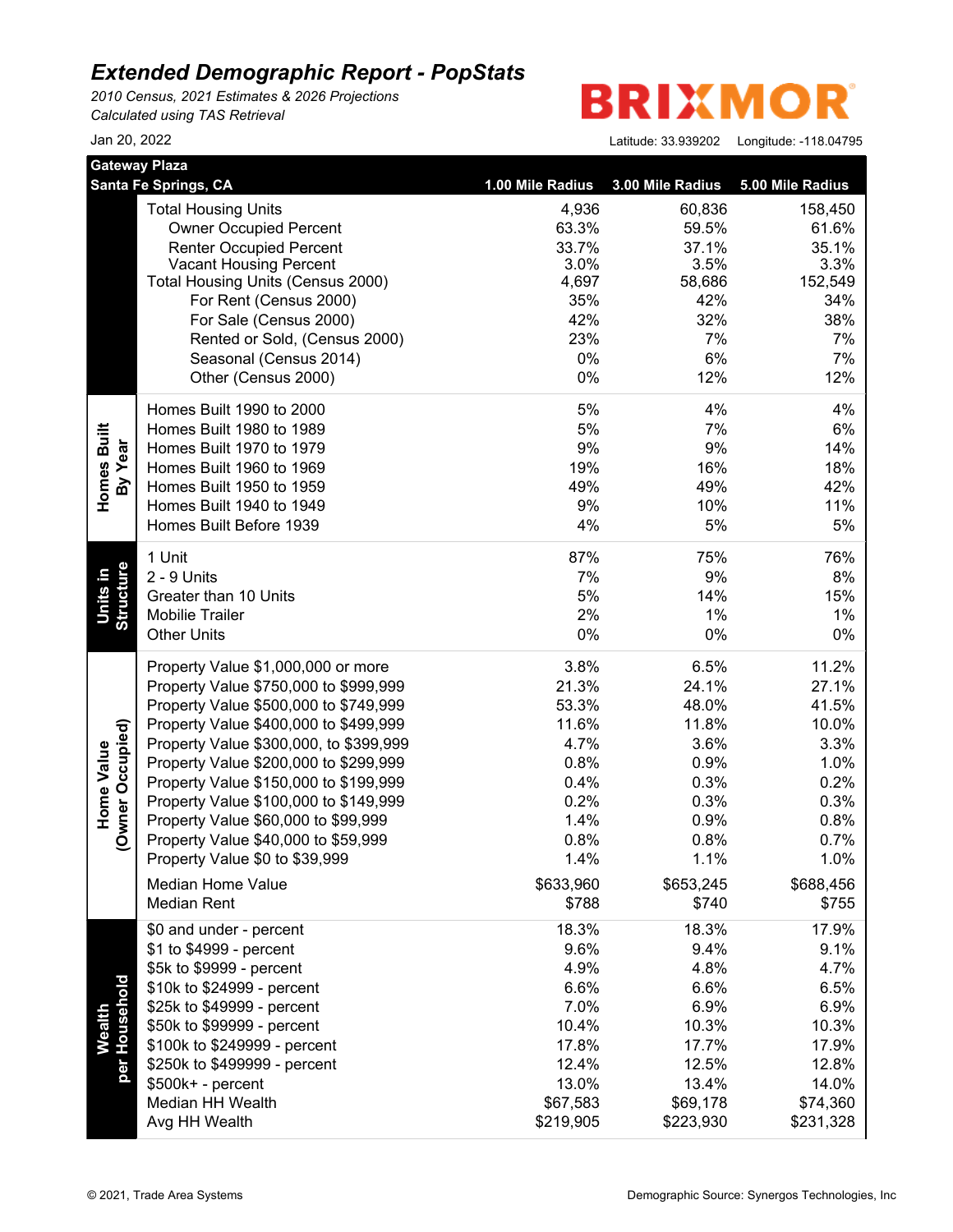*2010 Census, 2021 Estimates & 2026 Projections Calculated using TAS Retrieval*

# **BRIXMOR**

|                              | Santa Fe Springs, CA                                         | 1.00 Mile Radius | 3.00 Mile Radius | 5.00 Mile Radius |
|------------------------------|--------------------------------------------------------------|------------------|------------------|------------------|
| Economic                     |                                                              |                  |                  |                  |
|                              | <b>Economic Viability Local</b>                              | 281<br>108       | 268<br>103       | 267<br>103       |
| Viability                    | <b>Economic Viability Indexed</b>                            |                  |                  |                  |
|                              | Employed Civilian Pop 16+ by Occupation                      | 8,285            | 92,822           | 237,843          |
|                              | Managerial/Executive                                         | 11.8%            | 12.5%            | 13.9%            |
| (Employed Civilians Age 16+) | <b>Professional Specialty</b>                                | 14.9%            | 18.2%            | 19.3%            |
|                              | <b>Healthcare Support</b>                                    | 4.9%             | 3.8%             | 3.7%             |
|                              | Sales                                                        | 9.0%             | 11.0%            | 11.4%            |
|                              | Office & Administrative Support                              | 15.1%            | 15.8%            | 15.4%            |
|                              | <b>Protective Service</b>                                    | 2.2%             | 2.4%             | 2.2%             |
|                              | <b>Food Preperation</b>                                      | 3.4%             | 4.3%             | 4.6%             |
|                              | <b>Building Maintenance &amp; Cleaning</b>                   | 4.3%             | 2.9%             | 2.9%             |
|                              | <b>Personal Care</b>                                         | 1.3%             | 2.4%             | 2.4%             |
|                              | Farming, Fishing, & Forestry                                 | 0.1%             | 0.2%             | 0.3%             |
|                              | Construction                                                 | 11.9%            | 8.5%             | 7.6%             |
|                              | Production & Transportation                                  | 21.1%            | 18.0%            | 16.4%            |
|                              | <b>Percent White Collar Workers</b>                          | 55.8%            | 61.2%            | 63.7%            |
|                              | <b>Percent Blue Collar Workers</b>                           | 44.2%            | 38.8%            | 36.3%            |
|                              | Agriculture/Mining/Construction                              | 9.2%             | 6.9%             | 6.4%             |
|                              | Manufacturing                                                | 12.7%            | 12.5%            | 12.2%            |
|                              | Transportation                                               | 8.7%             | 7.9%             | 7.6%             |
|                              | Information                                                  | 1.7%             | 1.5%             | 1.7%             |
|                              | Wholesale/Retail                                             | 16.9%            | 16.8%            | 16.3%            |
|                              | Finance, Insurance, Real Estate                              | 3.6%             | 5.4%             | 5.9%             |
|                              | <b>Professional Services</b>                                 | 5.6%             | 4.6%             | 5.0%             |
|                              | <b>Management Services</b>                                   | 0.0%             | 0.1%             | 0.1%             |
|                              | <b>Administrative/Waste Services</b>                         | 6.3%             | 4.3%             | 4.3%             |
|                              | <b>Educational Services</b><br><b>Entertainment Services</b> | 17.6%<br>8.1%    | 22.1%            | 22.1%            |
| (Employed Civilians Age 16+) | <b>Other Professional Services</b>                           | 5.6%             | 8.4%<br>5.1%     | 9.0%<br>4.8%     |
|                              | <b>Public Administration</b>                                 | 4.0%             | 4.3%             | 4.6%             |
|                              | Drive to Work Alone                                          | 74.2%            | 75.7%            | 76.5%            |
|                              | Drive to Work Carpool                                        | 19.0%            | 15.7%            | 15.5%            |
|                              | Travel to Work by Public Transportation                      | 2.0%             | 2.4%             | 2.5%             |
|                              | Drive to Work on Motorcycle                                  | 0.0%             | 0.2%             | 0.2%             |
| <b>To Work</b>               | Drive to Work on Bicycle                                     | 0.4%             | 0.7%             | 0.6%             |
|                              | Walked to Work                                               | 2.1%             | 2.8%             | 2.1%             |
|                              | <b>Other Means</b>                                           | 0.7%             | 0.7%             | 0.7%             |
|                              | Work at Home                                                 | 1.6%             | 1.8%             | 2.0%             |